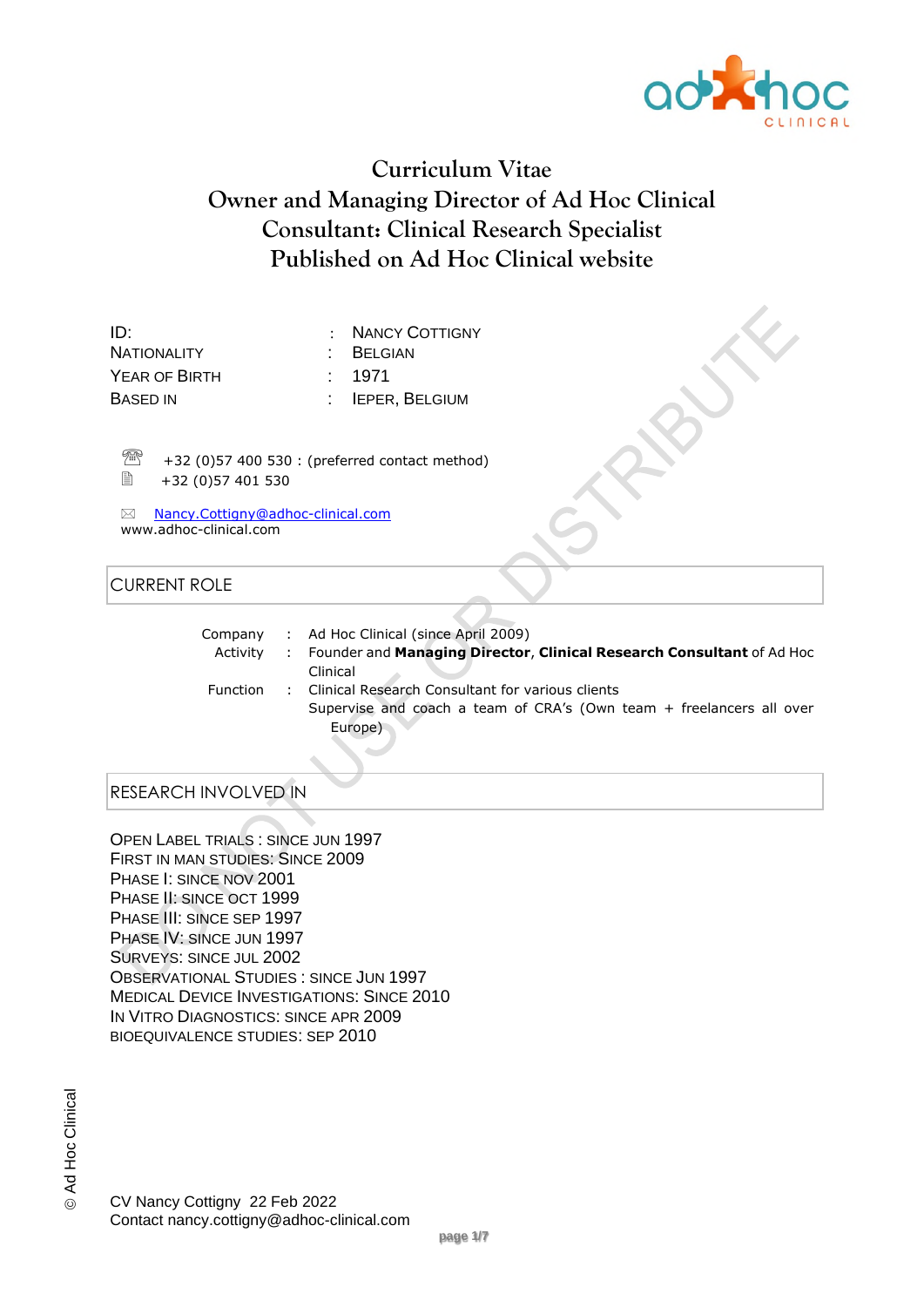## EXPERTISE PER THERAPEUTIC AREA

Phase I: oncology - respiratory diseases – urology - dermatology Phase II: oncology – pain - dermatology - traumatology – respiratory diseases Phase III: psychiatry – immunology – allergy – migraine - multiple sclerosis - oncology Phase IV: HIV – migraine – diabetes – oncology - studies with genetically modified organisms PASS studies: various studies Non interventional drug studies: psychiatry - HIV-paediatric studies Bioequivalence studies: oncology

Medical Device studies: pre and post CE label clinical investigations, submission to EC/CA In vitro Diagnostica: performance evaluations pre CE label, SOP writing, submission to EC/CA, training \*Detailed list available

### SERVICES PROVIDED

#### PROJECT MANAGEMENT :

PARTICIPATE IN PROJECT PLANNING BUDGETING AND EXPENSE, ESTABLISH AND GUARD STUDY TIME-LINES, WRITE PROTOCOL SPECIFIC SOPS; ANALYSE IDENTIFY AND SOLVE ISSUES RELATED TO THE PROJECT, IMPLEMENT RESOLUTIONS, ASSIGN AND SUPERVISE FIELD MONITORS, COMMUNICATE TO SPONSOR ON STUDY PROGRESS, PLAN AND CREATE PRESENTATIONS OF CLINICAL RESEARCH STUDY INFORMATION, PARTICIPATE TO CLINICAL TRIAL REPORT WRITING

#### START UP ACTIVITIES :

EC SUBMISSIONS, MOH SUBMISSIONS, SITE CONTRACT MANAGEMENT, SITE SELECTION AND QUALIFICATION VISITS, SIV VISITS

#### MONITORING :

SITE SELECTION AND QUALIFICATION VISITS, SIV VISITS REMOTE AND ONSITE MONITORING, SITE MANAGEMENT, PRE AUDIT VISITS, CLOSE OUT VISITS...

#### TRAINING:

MAKE TRAINING PLAN FOR CLINICAL RESEARCH PROFESSIONALS, PROVIDE AND ORGANISE TRAINING FOR OWN TEAM OR CLIENT TEAMS, ACT AS AN ACCOMPANYING MONITOR , COACH JUNIOR AND SENIOR STAFF

#### SOP WRITING:

MAKE AND/OR REVIEW SOP'S FOR CLINICAL TRIAL ORGANISATIONS (CRO'S -HOSPITALS-SPONSORS) FOR TRIALS ON DRUGS OR IN VITRO DIAGNOSTICS

#### GDPR:

CONSULTING AND TRAINING FOR CLINICAL TRIAL RESEARCH PROFFESIONALS

#### WORKING AREA

Europe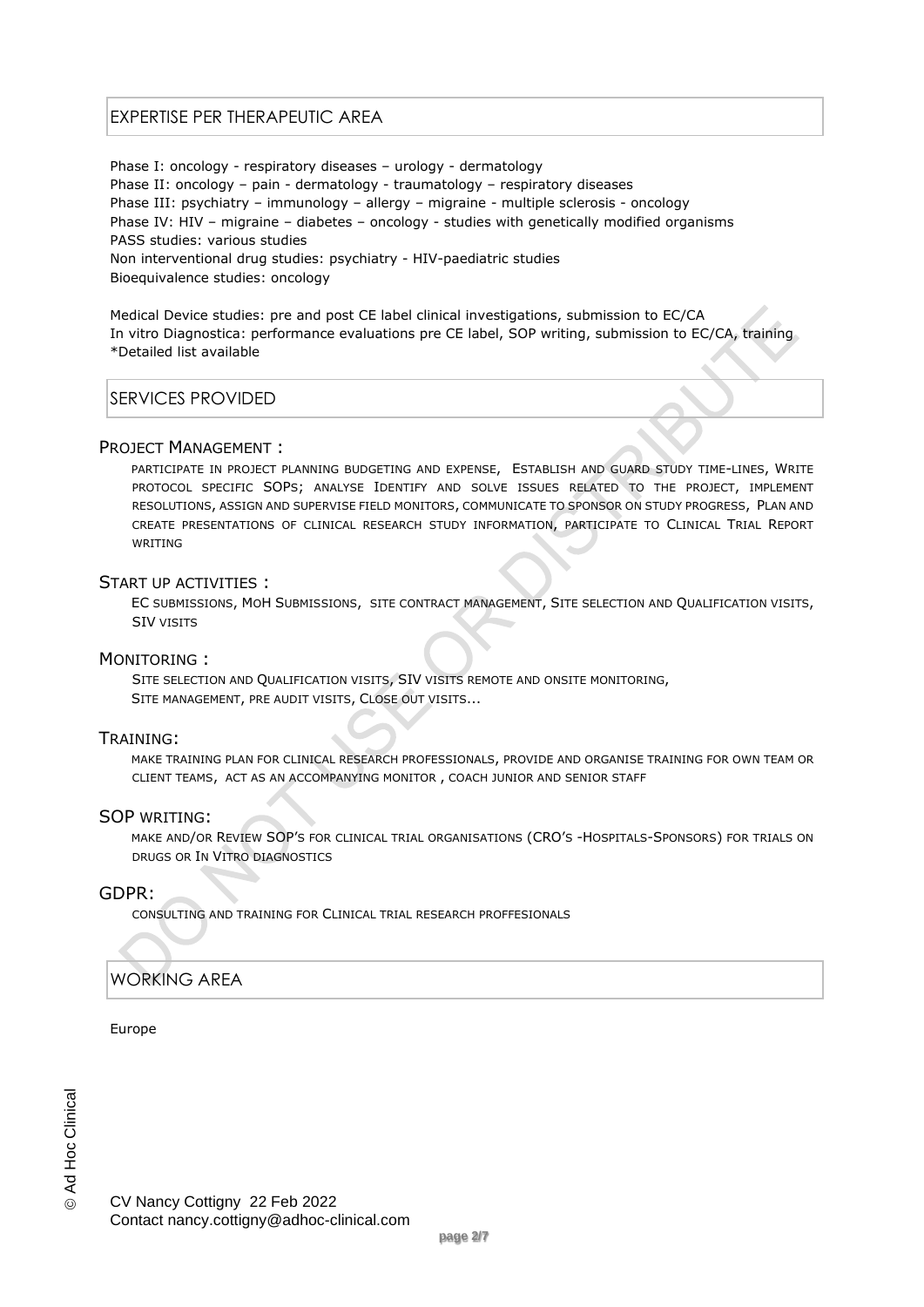## TASKS and RESPONSABILITIES

- $\triangleright$  Submit for regulatory approval for studies with drugs ( pre and post MA , interventional, observational, registries, PASS studies, FIM studies, ...) Submit protocol to obtain approval from Central and Local Ethical Committees
- $\triangleright$  Submit for regulatory approval for studies with (IVD) MD ( pre and post CE label , interventional, non interventional studies),
- $\triangleright$  Ensure efficient and effective execution of all Phase I-IV clinical trials
- Ensure efficient and effective execution of clinical investigations (devices)
- $\triangleright$  Build, coach and mentor team of CRA's and ensure deliverables are met  $\triangleright$  Permanent monitoring of Clinical Trial / Clinical Investigations/ Clinical F
- Permanent monitoring of Clinical Trial / Clinical Investigations/ Clinical Evaluations regulations and adapt internal SOP's accordingly
- Ensure CRA's team in Ad Hoc Clinical are adequately trained
- $\triangleright$  Manage scope of work and budget revisions + change resource allocations where appropriate
- $\triangleright$  Ensure appropriate, comprehensive and professional communications both to client and sites
- Provide input into design and implementation of clinical protocols, quality assurance, data collection systems and final reports
- Develop own + review clients contracts, quotations and delegation of tasks and responsibilities
- $\triangleright$  SOP review and writing (clinical trials and clinical performance evaluations)
- $\triangleright$  Creation of study documents (CRF, Patient Information Sheet and Informed Consent Form, diary, monitor plan, project management plan)
- Organise and negotiate contracts with hospitals and investigators (private and public)
- $\triangleright$  Submission and Follow up of the Clinical Trial Applications to the Competent Authority (Europe)
- $\triangleright$  Review and adapt essential study documents to local standards (Europe)
- $\triangleright$  Organise study Feasibility and site selection
- $\triangleright$  Initiation visits
- > Remote monitoring
- $\triangleright$  On site Monitoring visits
- ▶ Closure Visits
- Pre and post audit visits
- $\triangleright$  AE and SAE reporting and Follow up
- $\triangleright$  Ouerv handling
- $\triangleright$  Drug accountability
- $\triangleright$  Pharmacy visits (blinded or unblinded)
- Creation of organisational documents (tracking charts…)
- $\triangleright$  Creation of Newsletters
- $\triangleright$  EU Project Coordination for multicentric trials
- Co-monitoring visits
- $\triangleright$  Track progress of study milestones and address problems as necessary
- $\triangleright$  Active control of timing and deliverables and budget
- $\triangleright$  Select and supervise partner service providers
- $\triangleright$  Study coordination Europe for World Wide Trials
- > Overall project management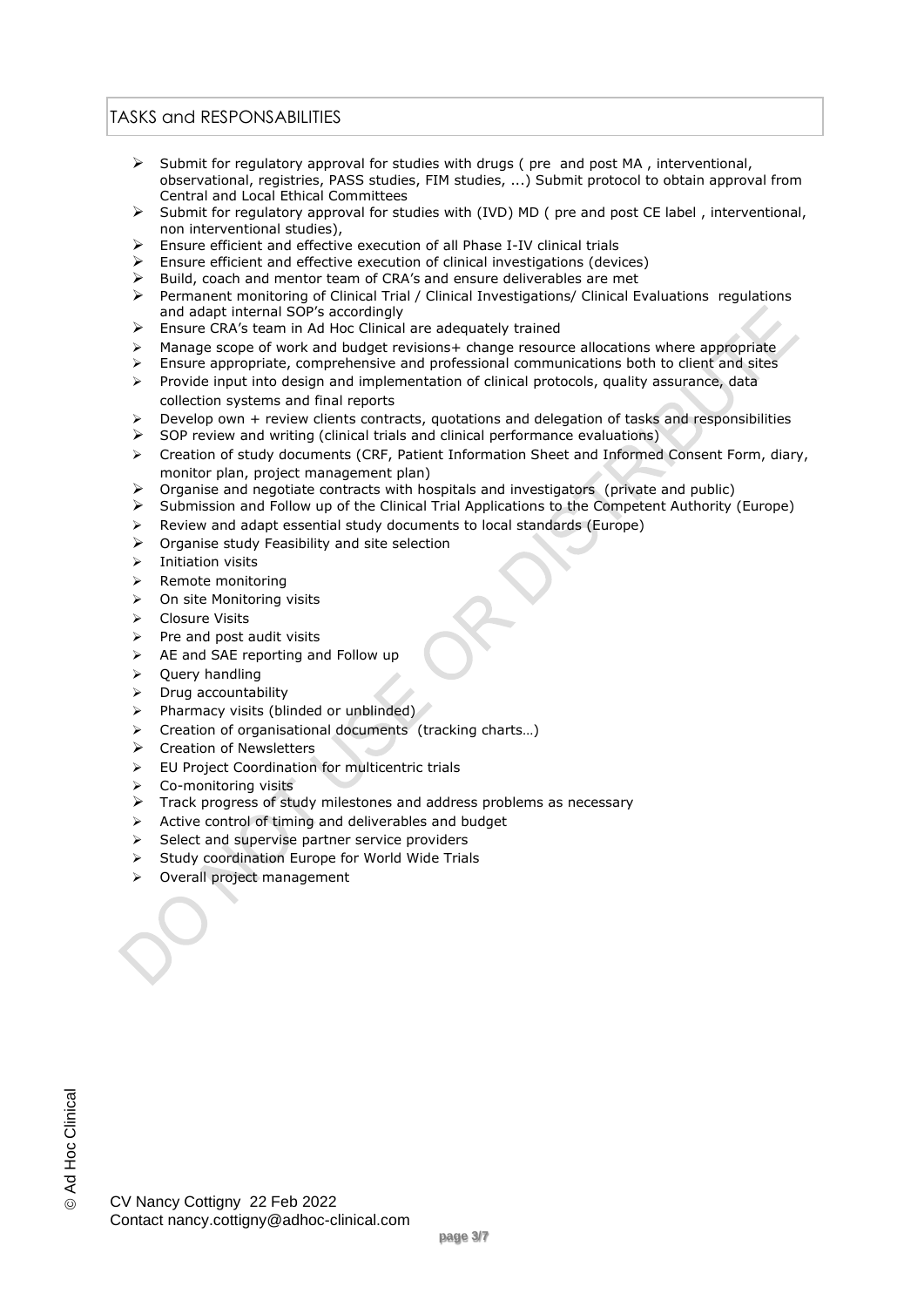## PREVIOUS FUNCTIONS WITHIN THE ARENA OF CLINICAL RESEARCH

| Company<br>Activity | IATEC France (formelly known as C.R.A.) CRO<br>$\mathcal{L}$<br>Service provider to pharmaceutical industry organising and validating clinical<br>$\mathbf{L}$<br>studies on human beings |  |  |
|---------------------|-------------------------------------------------------------------------------------------------------------------------------------------------------------------------------------------|--|--|
| Period              | January 2006- November 2008<br>$\mathcal{L}$                                                                                                                                              |  |  |
| <b>Function</b>     | Country Manager for team of 10 (CRA's and PL)<br>÷.                                                                                                                                       |  |  |
| Reporting to        | CEO<br>$\mathbf{L}$                                                                                                                                                                       |  |  |
| Company             | Clinical Research Assistance Belgium (C.R.A.) / CRO<br>$\mathbb{Z}^{\mathbb{Z}}$                                                                                                          |  |  |
| Activity            | Service provider to pharmaceutical industry organising and validating clinical<br>$\mathbf{L}$<br>studies on human beings                                                                 |  |  |
| Period              | : November 2000- December 2005                                                                                                                                                            |  |  |
| <b>Function</b>     | <b>Clinical Operations Leader C.R.A. Belgium</b><br>t.                                                                                                                                    |  |  |
|                     | Member of management team C.R.A. Belgium                                                                                                                                                  |  |  |
| Reporting to        | General Manager C.R.A Belgium<br>$\mathcal{L}$                                                                                                                                            |  |  |
| Company             | Zeneca nv, Destelbergen (Belgium) / pharmaceutical industry<br>÷                                                                                                                          |  |  |
| Activity            | research, production and sales of pharmaceutical products and apparatus                                                                                                                   |  |  |
| Period              | June 1997 - October 2000<br>÷.                                                                                                                                                            |  |  |
| Function            | Clinical Research Associate / Project Leader<br>$\mathbb{Z}^{\mathbb{Z}}$                                                                                                                 |  |  |
| Reporting to        | International Project Leader / Line Manager<br>÷.                                                                                                                                         |  |  |

## TRAINING

| CERTIFICATE     | ÷  | Data Protection Officer                                                                      |         |
|-----------------|----|----------------------------------------------------------------------------------------------|---------|
| School          | ÷  | Data Protection Institute - Belgium                                                          |         |
| Period          | ÷. | November 2017                                                                                |         |
| <b>MASTER</b>   | ÷. | Gestion et management stratégique, general management level<br>in strategy and organisation) | (Master |
| School          |    | IFG Lille (Institut Français de Gestion) - France                                            |         |
| Period          |    | 2005-2006                                                                                    |         |
| <b>BACHELOR</b> |    | Physiotherapy A1 (Bachelors degree)                                                          |         |
| School          | ÷  | Simon Steven Institute Bruges- Belgium                                                       |         |
| Period          | ÷  | 1989-1992                                                                                    |         |

# COMPUTER KNOWLEDGE

Daily use of MS Office: Word/ Excel/ PowerPoint / Publisher/ MS Projects

# LANGUAGES

| Flemish /French/ English | : trilingual         |
|--------------------------|----------------------|
| Spanish                  | : conversation level |
| German                   | : basic              |

CV Nancy Cottigny 22 Feb 2022 Contact nancy.cottigny@adhoc-clinical.com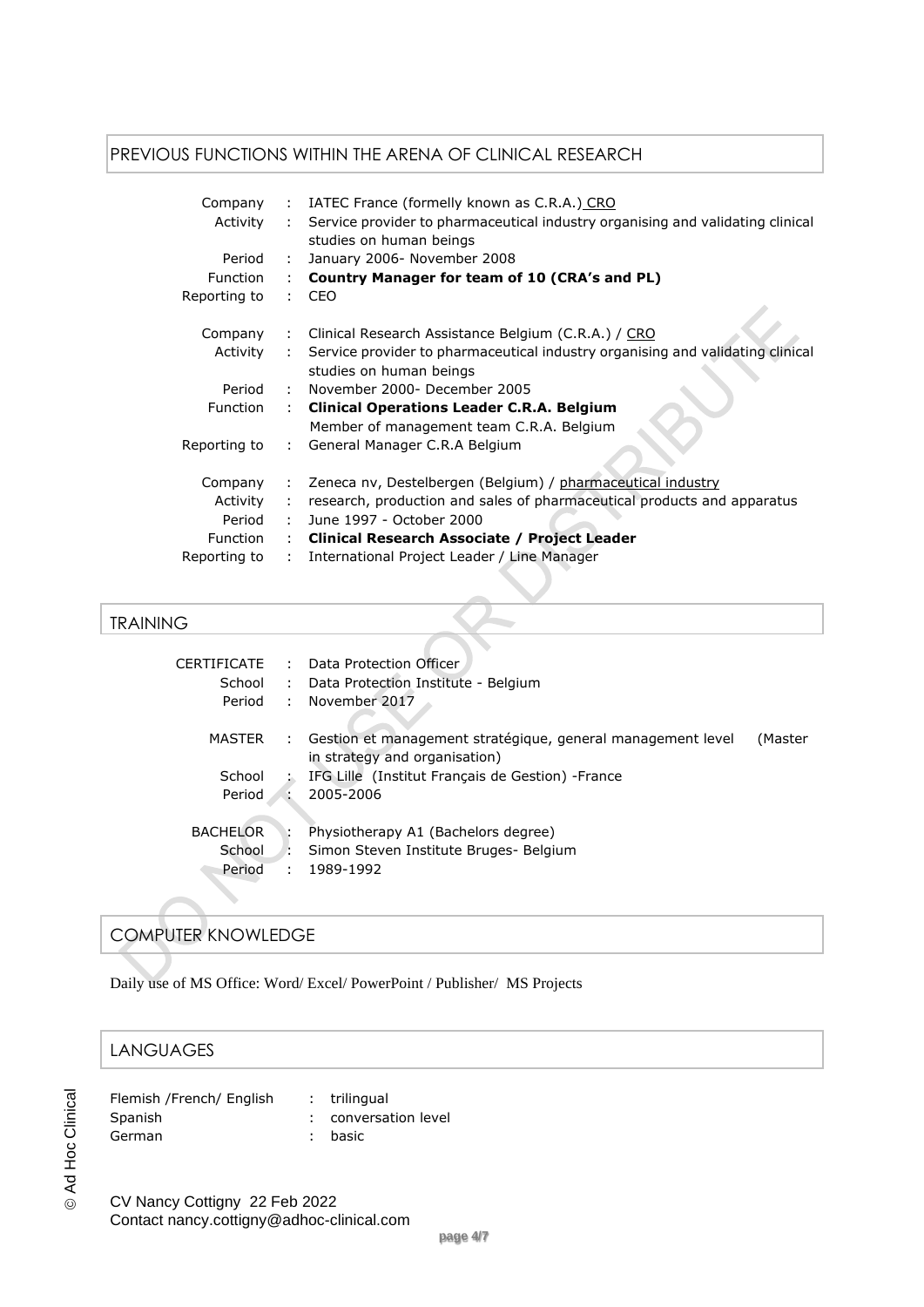## SKILLS

- Global approach
- Good organiser
- Communicative
- Creating of long term relationship
- Problem solver
- Able to prioritise
- Sense of humour

### TEACHING AND PRESENTATIONS

- Former Teacher at Insititut lillois d'ingénierie de la Santeé (ILIS France)
	- o Teaching Clinical Research Modules to Bachelor and Masters in training to become Biomedical Engineers /CRA's
- Speaker for EUCROF : Webex presentation on IVD current and future rules and regulations Nov 14
- Current trainer for ECCRT (European Centre for Clinical Research Training) on Data Protection and in Clinical Research and GDPR in action

PERSONALITY according to Briggs- Myers type indicator

ENTJ: extraverted thinker with intuition

Described by Briggs- Myers as logical, structured, objective and decisive about what they view as conceptually valid. Enjoys working with others especially when they can take charge and add value to a strategic plan

## **MEMBERSHIPS**

Member of Be CRO (Belgian CRO organisation) Member of EFGCP (European Forum for Good Clinical Practice) Member of AFPT Club Phase I (Fr) / Bapu (Be) Active member of EUCROF Working group on medical devices and IVD's Member of Healixia (Belgian Regulatory Affairs Society)

# WHEN I HAVE SOME TIME FOR MYSELF

Sailing / skying / gardening / reading children stories in foreign languages / occasionally reading serious novels as well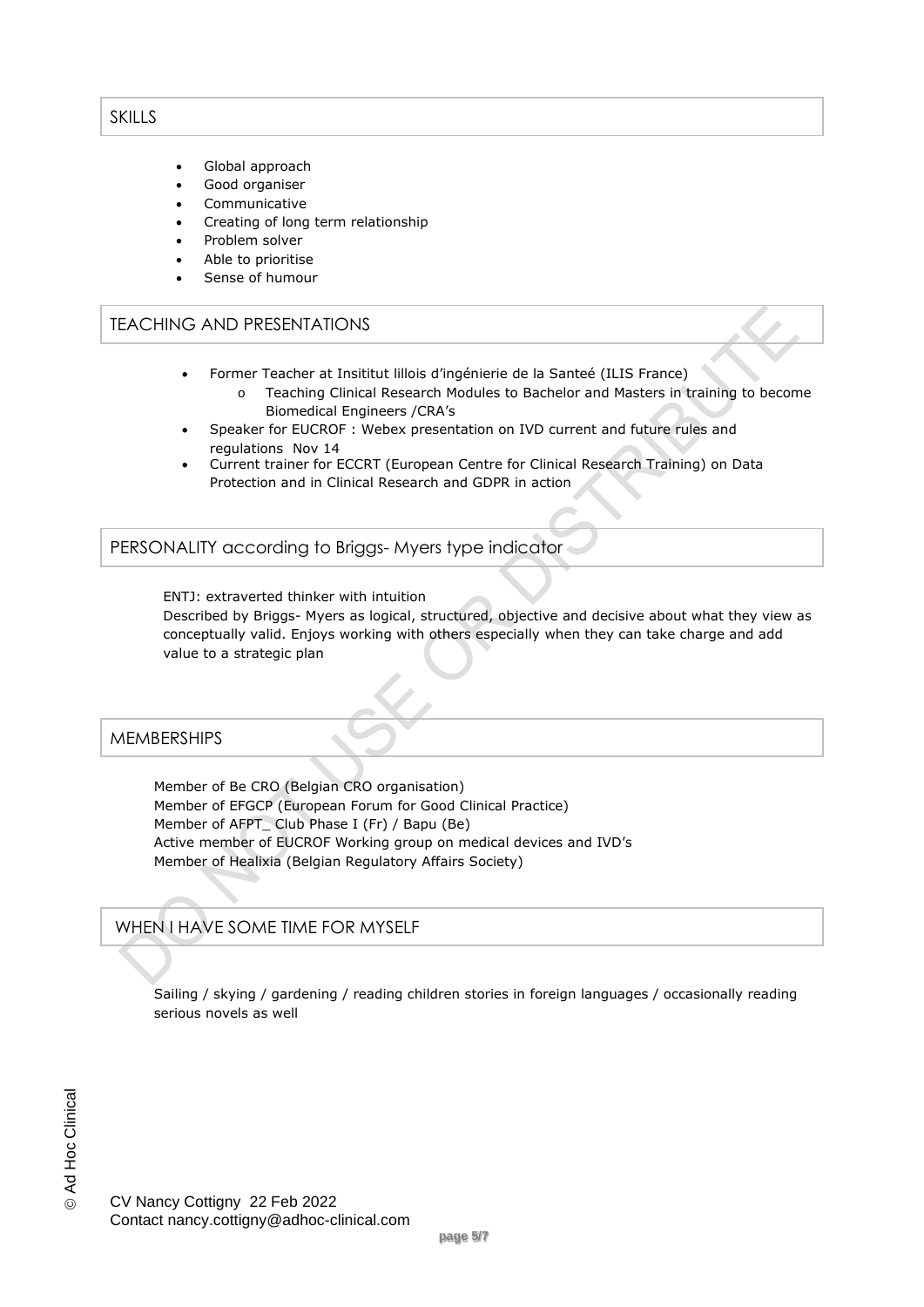# **Appendix 1: Training Record**

#### **A/ Clinical research training** ICH GCP certificate: valid until Feb 2023

- clinical trial procedure course (Zeneca UK- 1998- 5 days)
- monitoring workshops various clients
- drug registration procedures in Belgium and in Europe (Zeneca Be- 1999- 1day)
- Update EU directive France, (Euroforum, Paris 2006, 2 days)
- Regulation of clinical trials in France : update for advanced users (Development Institute International, Lille, 1 day, 22 May 2007)
- Comparison regulations research on devices +diagnostics versus drugs (private consultant , Gent April 2009)
- International Requirements, rules and regulations of Non interventional trials (Mapi- Paris- 2011)
- TOPRA symposium Oct 2012 + Medical Device Symposium
- Medical Device Directives+ CE marking and technical File (Fakkel, Jan 13)
- Focus on IVD clinical evaluations and prepare for upcoming EU regulation (Fakkel, March 2014)
- TOPRA meeting on planned EU clinical trial regulations (Sept 14)
- Master Class Cellular Therapy ( Biowin March 2015)
- Bapu Symposium Safety and Regulation in Early Drug Developent (BAPU, Dec 16)
- Permanent SOP training and GCP refrechers various clients (2009-today)
- Use of ECRF (inform 4.6 oracle- medidata Rave ... last training done in Dec 16)
- Addendum to ICH E6 (R2) The Impact on your Daily Research Reality' (Trium, 8 Dec 17)
- GCP compliance on TMF, draft EMA guideline EMA/15975/2016 (Brookwood, May 17)
- GDPR essentials (iHasco 25 Jun 18)
- GCP compliance training for HCPs V2.0 (Febr 2019)
- Risk-based and Remote monitoring (Webinar July19)
- Science, Technology and Regulations (Amsterdam Feb 2020)
- Clinical Trials: Challenges of the new EU TMF/eTMF Guideline (Webinar April 2020)
- Electronic Informed consent a global perspective (Eucrof Webinar June 2020)
- Heamato oncology: pathology- current treatment options- what a CRA should now (Mar 2021)

#### **B/ Non research related training**

- training Project Management (CRA International, Netherlands, 2002)
- Use of software package MS project (Consultant Ghent, 2002, 3 days)
- Financial Management (chambre de commerce Lille, 2002, 5 days)
- Giving Feed-back to staff (Hipepe Belgium, 2004,1 day)
- Mastering Negotiations (Amelior Belgium, 2004, 5 days)
- Comment gagner de nouveau clients (IFG France, 2005, 2days)
- Mission and vision exercise (Consultant Netherlands, 2005, 2 days)
- Business Contracts with clients, investigators-CRO's- SMO's in France (Euroforum, Paris, 2006, 1 day)
- ICG : Cycle de management supperieure : Master in Strategy and Organisation (Institut Français de Gestion, March 2005 to December 2006)
- Use of RACI in contract and project management (Motion 5, April 2007, Netherlands, 2 days)
- Human Resource Management (IFG,Paris, 3days, November 2007)
- Delegation de pouvoir (Development Institute International, Paris, 24th of June 2008)
- Data Protection Officer (Data Protection Institute, November 2017)
- General Data Protection Regulation (Delsols avocats, Paris,  $22<sup>nd</sup>$  of June 2018)
- Train the trainer using webinars as a training tool (various webex trainings EUCROF: June 2020)
- CTR and implementation in Belgium \_ FAGG\_ Dec 2021